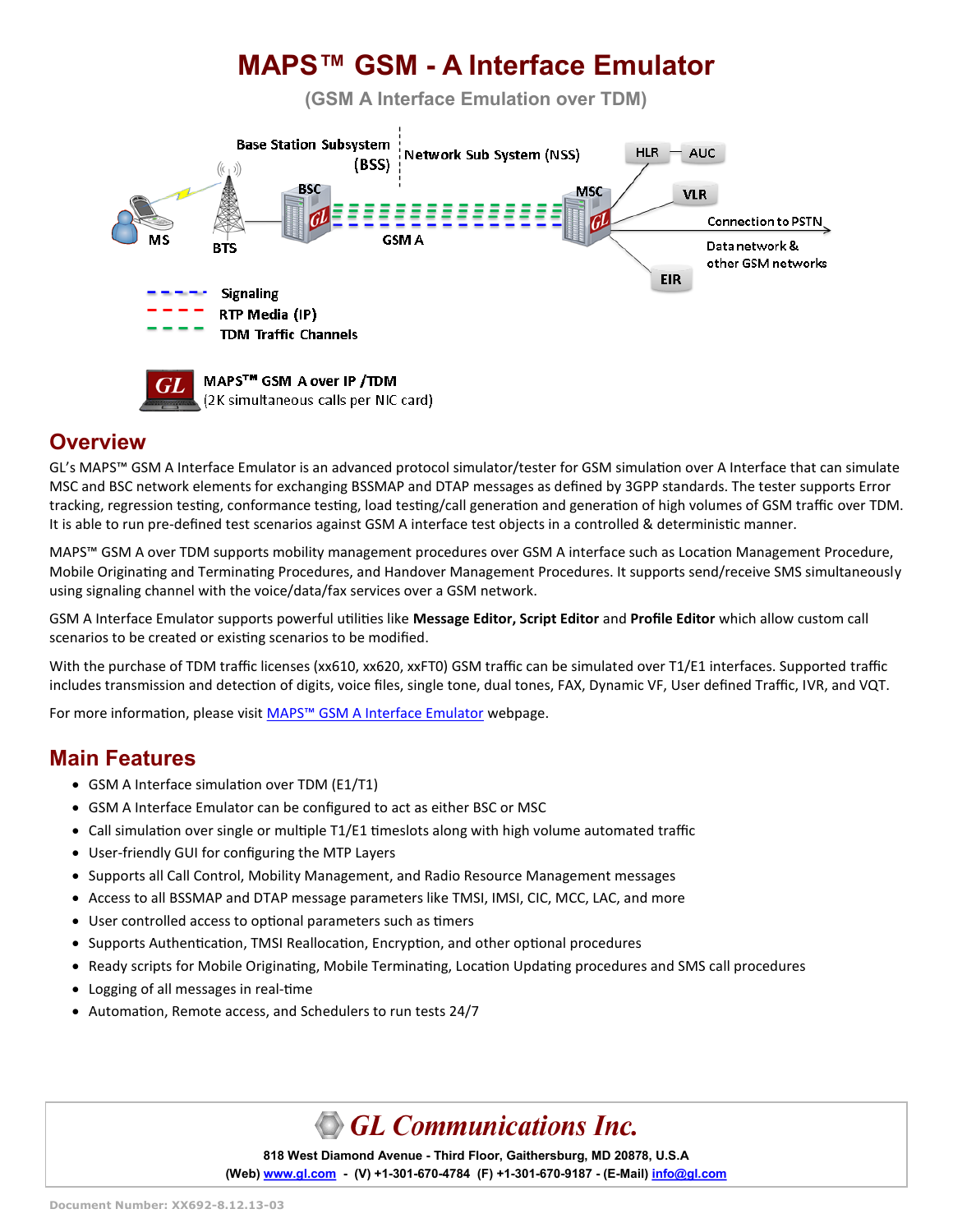### **Testbed Setup Configuration**

Test Bed setup is provided to establish communication between MAPS™ GSM A and the DUT. It includes Source and Destination node parameter configurations, MTP signaling, Link Set parameters, Circuit Group parameters, and end user configuration to transmit and receive GSM A messages.

Default profile used to configure MAPS™ GSM A with BSC and MSC end terminal parameters.



**Figure: Testbed Setup**

### **Pre-processing Tools**

#### **Profile Editor**

This feature allows loading profile to edit the values of the variables using GUI, replacing the original value of the variables in the message template.

An XML file defines a set of multiple profiles with varying parameter values that allow users to configure call instances in call generation and to receive calls.

Users can configure the traffic options for Auto traffic type or User-defined traffic type. Supported traffic configuration includes Voice file, Digits, Tones, FAX, Dynamic VF, VQT, and IVR.



**Figure: Profile Editor**

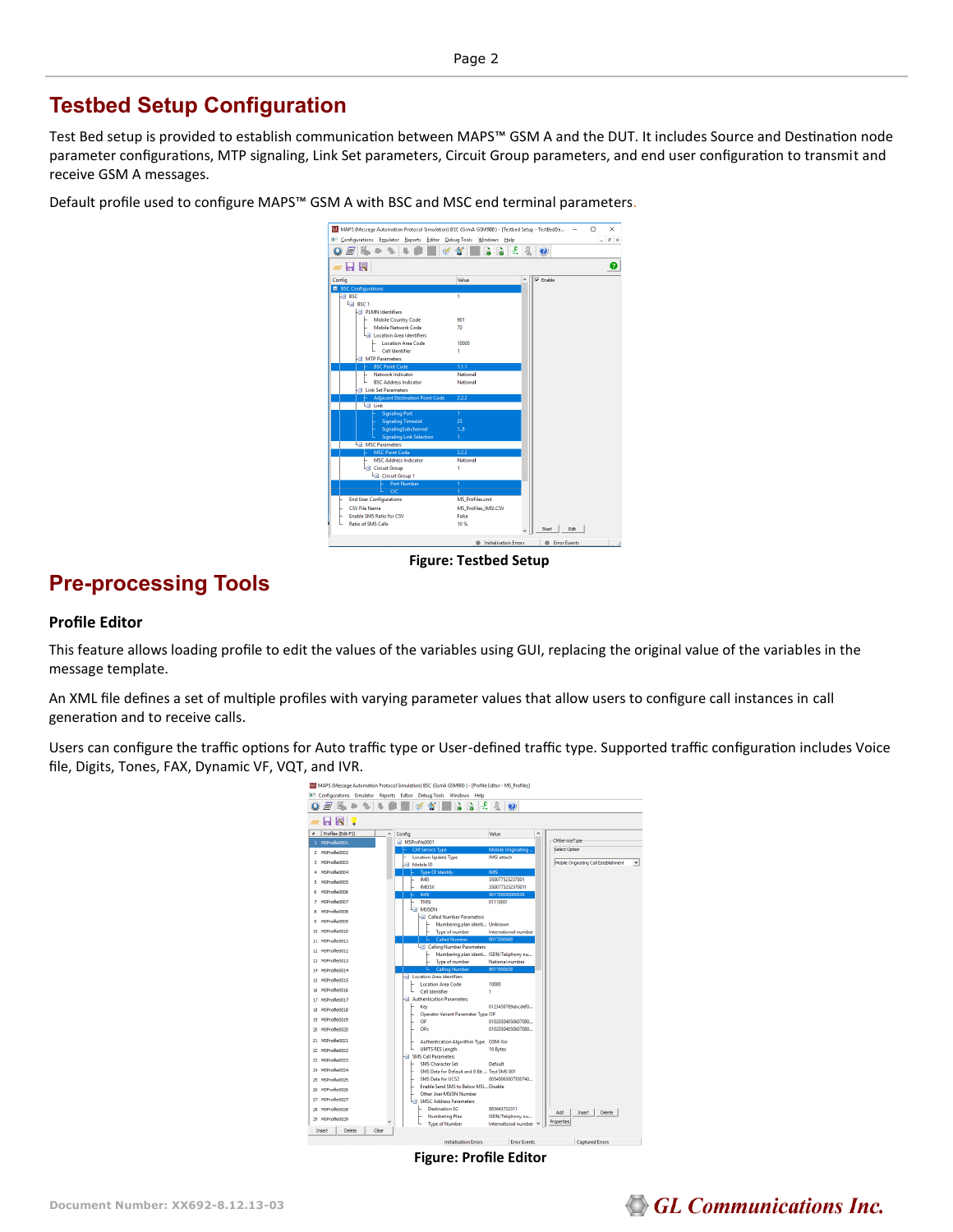#### **Pre-processing Tools...**

#### **Script Editor**

The script editor allows the user to create / edit scripts and access protocol fields as variables for the message template parameters. The script uses pre-defined message templates to perform send and receive actions.

|                                         | ScriptEditor - [C:\Program Files\GL Communications Inc\tProbe T1 Analyzer\MAPS\GsmA\GSM900\MSC\Scripts\GSMA_Call.qls] | п                  | $\times$           |             |
|-----------------------------------------|-----------------------------------------------------------------------------------------------------------------------|--------------------|--------------------|-------------|
| File View Edit Shortcuts Tools Help     |                                                                                                                       |                    | $ \sigma$ $\times$ |             |
| 좋<br><b>B 2 B x ¥</b><br>$\blacksquare$ | P<br>Ö,                                                                                                               |                    |                    |             |
| F[x]<br><b>Command Window</b>           | $\triangleleft$<br>X GSMA Call                                                                                        | $\triangleright$ X |                    |             |
| <b>E</b> -Action                        | //Initialize Variables<br>п                                                                                           |                    |                    | Help Window |
| -Send                                   | ProfileLoaded=0;<br>21                                                                                                |                    |                    |             |
| <b>Recv</b>                             | CMServiceAccepted=0;<br>зі                                                                                            |                    |                    |             |
| - Decode                                | IMSIStr="IMSI:";<br>4                                                                                                 |                    |                    |             |
| - Bind                                  | 5<br>TMSIStr="TMSI:";                                                                                                 |                    |                    |             |
| <b>Unbind</b>                           | CalledNumberStr="CalledNumber:";                                                                                      |                    |                    |             |
| Load Profile                            | CallingNumberStr="CallingNumber:";<br>71                                                                              |                    |                    |             |
| Start Timer                             | KeyIdentifier: IMSIStr, IMSI, TMSIStr, TMSI;<br>81                                                                    |                    |                    |             |
| Stop Timer                              | AnswerCallTimeOut=\$ CallAnswerTime;<br>-91                                                                           |                    |                    |             |
| Stop Retransmit Timer                   | 10 CallDurationTimeOut=\$ CallDuration;                                                                               |                    |                    |             |
| Fi-Conditional & Flow Control           | InterCallDurationTimeOut=\$ InterCallDuration;<br>$11$                                                                |                    |                    |             |
| Fi-Variable                             | ProtocolStandard="GsmAIp";<br>12!                                                                                     |                    |                    |             |
| Fi-Maps CLI                             | Cause=16:<br>13 <sup>1</sup>                                                                                          |                    |                    |             |
| E Logs / Comment                        | AuthFailCount=0:<br>141                                                                                               |                    |                    |             |
| Fi-Init                                 | $15$ RtpSessionState = "NULL";                                                                                        |                    |                    |             |
| E-Child Script                          | $16$ AutoMTInvoked = "False":                                                                                         |                    |                    |             |
| Fi-DataBase                             | 17 CallConnected = "False":                                                                                           |                    |                    |             |
| Send Report                             | $18$ SeqNo = 0;                                                                                                       |                    |                    |             |
| Resume                                  | $HOS$ tate = "Idle":<br>191                                                                                           |                    |                    |             |
| -Return                                 | 20 ReportService = "Idle";                                                                                            |                    |                    |             |
| - Include                               | 21 CallControlEnabled = "False";                                                                                      |                    |                    |             |
| Exit                                    | $22^{\circ}$ SCCPEstablished = "False":                                                                               |                    |                    |             |
| <b>El</b> Utility Functions             | $23$ Result = "Fail";                                                                                                 |                    |                    |             |
| Fi-Traffic Commands                     | SMSFragMAP = "SMSFragmentMAP";<br>24                                                                                  |                    |                    |             |
|                                         | 25 StartTime = $0$ ;                                                                                                  |                    |                    |             |
|                                         | $\hat{\textbf{C}}$                                                                                                    | $\mathcal{P}$      |                    |             |
| Ready                                   | Line Count - 2033   Line : 1 Col : 1                                                                                  | <b>NUM</b>         |                    |             |
|                                         |                                                                                                                       |                    |                    |             |

**Figure: Script Editor**

#### **Message Editor**

With message editor, users can build a template for each protocol message type. The value for each field may be changed in the message template prior to testing. The protocol fields comprises of mandatory fixed parameters, mandatory variable parameters, and optional variable parameters.



**Figure: Message Editor**

# **GL Communications Inc.**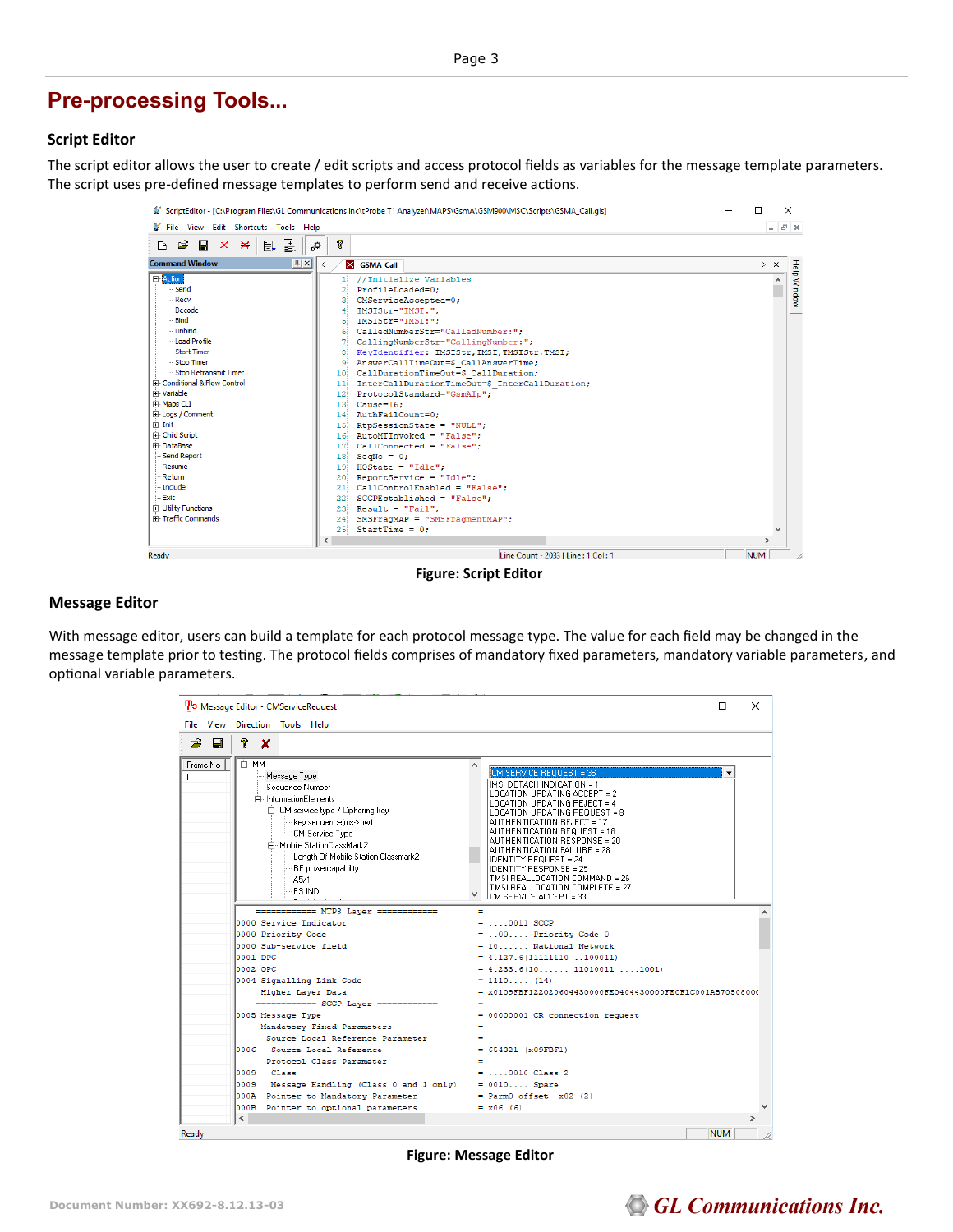### **Typical GSM A Interface Call Procedures**

MAPS™ GSM A can be configured as Base Station Controller (BSC) and at the network as MSC. Location Update procedure is initiated by sending request message to the Network (MSC), and following the LUC procedure the Mobile Originating Call (MOC) is initiated with CM Service Request sent to the Network (MSC).



MAPS™ GSM A at network can be configured to act as Mobile Station Controller (MSC) initiates the MTC procedure by sending the Paging Request message to the Mobile Station (BSC). The DUT (BSC) on receipt of a Paging message, sends a Paging Response message back to MSC. Also, simulates the complete call flow as in Mobile Terminating Call (MTC) call flow.



# GL Communications Inc.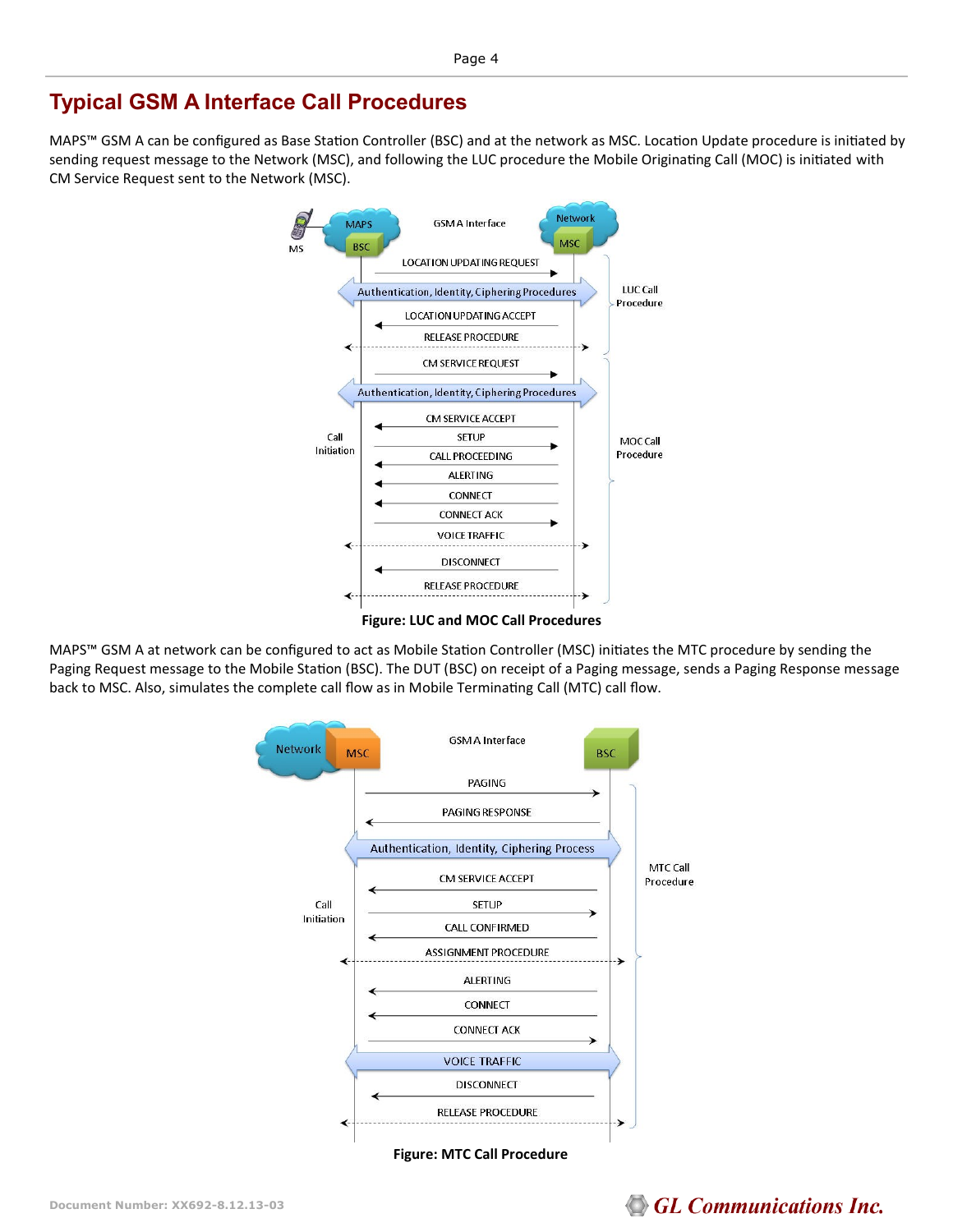#### **SMS Call Procedures**

Short Message Service (SMS) is a mechanism of short messages delivery over the mobile networks. It is a store and forward way of transmitting messages to and from mobile phones. The messages (text only) from the sending mobile is stored in a central short message center (SMC) which then is forwarded to the destination mobile. ).



**Figure: SMS Call Procedures** 

#### **Call Generation and Reception**

In call generation, MAPS™ is configured for the out going messages, while in call receive mode, it is configured to respond to incoming messages. Tests can be configured to run once, multiple iterations and continuously. Also, allows users to create multiple entries using quick configuration feature.

The editor allows to run the added scripts sequentially (order in which the scripts are added in the window) or randomly (any script from the list of added script as per the call flow requirements). The test scripts may be started manually or they can be automatically triggered by incoming messages.

| MAPS (Message Automation Protocol Simulation) BSC (GsmA GSM900) - [Call Generation - CallGenDefault]                       |                         |                                                                                      |                                       |                | п                                                | ×             |
|----------------------------------------------------------------------------------------------------------------------------|-------------------------|--------------------------------------------------------------------------------------|---------------------------------------|----------------|--------------------------------------------------|---------------|
| Configurations Emulator Reports Editor Debug-Tools Windows Help                                                            |                         |                                                                                      |                                       |                |                                                  | Đ<br>l x      |
| ಡ                                                                                                                          | $\frac{c}{4}$           | $\bullet$                                                                            |                                       |                |                                                  |               |
| 8   楍                                                                                                                      |                         |                                                                                      |                                       |                |                                                  |               |
| Script Name<br>Profile<br>Sr<br>Call Info                                                                                  | <b>Script Execution</b> | Status                                                                               | Events                                | Eve.<br>Result | Total Iterat                                     | Cc A          |
| MSProfile0001<br>IMSI: 90170000000063.<br>$\mathbf{1}$<br>GSMA Call.gls                                                    | Start                   | <b>SCCP Connection Released</b>                                                      | None                                  |                | Pass<br>$\mathbf{1}$                             |               |
| $\overline{2}$<br>GSMA Call gls<br>MSProfile0002<br>IMSI: ,90170000000063.                                                 | Start                   | <b>SCCP Connection Released</b>                                                      | None                                  |                | Pass                                             |               |
| 3<br>GSMA Call.gls<br>MSProfile0003<br>IMSI: .90170000000064                                                               | Start                   | <b>SCCP Connection Released</b>                                                      | None                                  |                | Pass<br>$\mathbf{1}$                             |               |
| MSProfile0004<br>4<br>GSMA_Call.gls<br>IMSI: 90170000000064                                                                | Start                   | <b>SCCP Connection Released</b>                                                      | None                                  |                | Pass<br>1                                        |               |
| 5<br>MSProfile0005<br>GSMA Call.gls<br>IMSI: 90170000000064                                                                | Start                   | <b>SCCP Connection Released</b>                                                      | None                                  |                | Pass<br>1                                        |               |
| 6<br>GSMA Call.gls<br>MSProfile0006<br>IMSI: .90170000000064                                                               | Start                   | <b>SCCP Connection Released</b>                                                      | None                                  |                | Pass<br>1                                        |               |
| 7<br>MSProfile0007<br>GSMA Call.gls<br>IMSI: 90170000000064                                                                | Start                   | <b>SCCP Connection Released</b>                                                      | None                                  |                | Pass                                             |               |
| 8<br>GSMA_Call.gls<br>MSProfile0008<br>IMSI:.90170000000064                                                                | Start                   | <b>SCCP Connection Released</b>                                                      | None                                  |                | Pass<br>1                                        |               |
| 9<br>GSMA Call.gls<br>MSProfile0009<br>IMSI: 90170000000064                                                                | Start                   | <b>SCCP Connection Released</b>                                                      | None                                  |                | Pass<br>1                                        |               |
| 10<br>GSMA Call als<br>MSProfile0010<br>IMSI: 90170000000064                                                               | Start                   | <b>SCCP Connection Released</b>                                                      | None                                  |                | Pass<br>1                                        |               |
| $\overline{\phantom{a}}$                                                                                                   |                         |                                                                                      |                                       |                |                                                  | $\rightarrow$ |
| Refresh<br>Start All<br>Add<br><b>Delete</b><br><b>Start</b><br>Insert<br>□ Show Latest<br>Column Width<br>$-+$<br>$S$ ave | Stop All<br>Stop        | <b>Abort All</b><br>Abort                                                            |                                       |                |                                                  |               |
| <b>BSC</b>                                                                                                                 | $\land$<br><b>MSC</b>   |                                                                                      | Find                                  |                |                                                  |               |
| <b>LOCATION UPDATING REQUEST</b>                                                                                           | 18:07:44.018000         | ============ MTP3 Laver ============<br>0000 Service Indicator<br>0000 Priority Code |                                       |                | $\blacksquare$<br>$=$ 0011 SCCP<br>$= .00$ Prior |               |
| CC connection confirm                                                                                                      | 18:07:44.614000         | 0000 Sub-service field                                                               |                                       |                | $= 10$ Natio                                     |               |
|                                                                                                                            |                         | 0001 DPC                                                                             |                                       |                | $= 2.2.2(00010010)$                              |               |
| AUTHENTICATION REQUEST                                                                                                     | 18:07:44.624000         | 0002 OPC<br>0004 Signalling Link Code                                                |                                       |                | $= 1.1.1(01$<br>$= 0001$ (1)                     |               |
| <b>AUTHENTICATION RESPONSE</b>                                                                                             |                         | Higher Layer Data                                                                    |                                       |                | $=$ $x0100000502020$                             |               |
|                                                                                                                            | 18:07:44.625000         | ------------ SCCP Layer ==                                                           |                                       |                |                                                  |               |
| CIPHER MODE COMMAND                                                                                                        |                         | 0005 Message Type                                                                    |                                       |                | 00000001 CR co                                   |               |
| 18:07:45.205000<br>Mandatory Fixed Parameters<br>۰<br>Source Local Reference Parameter<br>$\overline{\phantom{a}}$         |                         |                                                                                      |                                       |                |                                                  |               |
| CIPHER MODE COMPLETE                                                                                                       |                         |                                                                                      |                                       |                |                                                  |               |
|                                                                                                                            |                         | 0006<br>Source Local Reference                                                       |                                       |                | $= 5 (x000005)$                                  |               |
|                                                                                                                            | 18:07:45.205000         |                                                                                      | Protocol Class Parameter              |                |                                                  |               |
| LOCATION UPDATING ACCEPT                                                                                                   | 18:07:45.785000         | 0009<br>Class                                                                        |                                       |                | $=$ 0010 Class                                   |               |
|                                                                                                                            |                         | 0009                                                                                 | Message Handling (Class 0 and 1 only) |                | $= 0000$ No St                                   |               |
| $\overline{\phantom{a}}$                                                                                                   | $\rightarrow$           | $\checkmark$                                                                         |                                       |                |                                                  |               |
| Message Sequence /<br><b>Event Config</b><br><b>Script Flow</b><br><b>Scripts</b>                                          | <b>Capture Events</b>   |                                                                                      |                                       |                |                                                  |               |

**Figure: Call Generation**

### **GL Communications Inc.**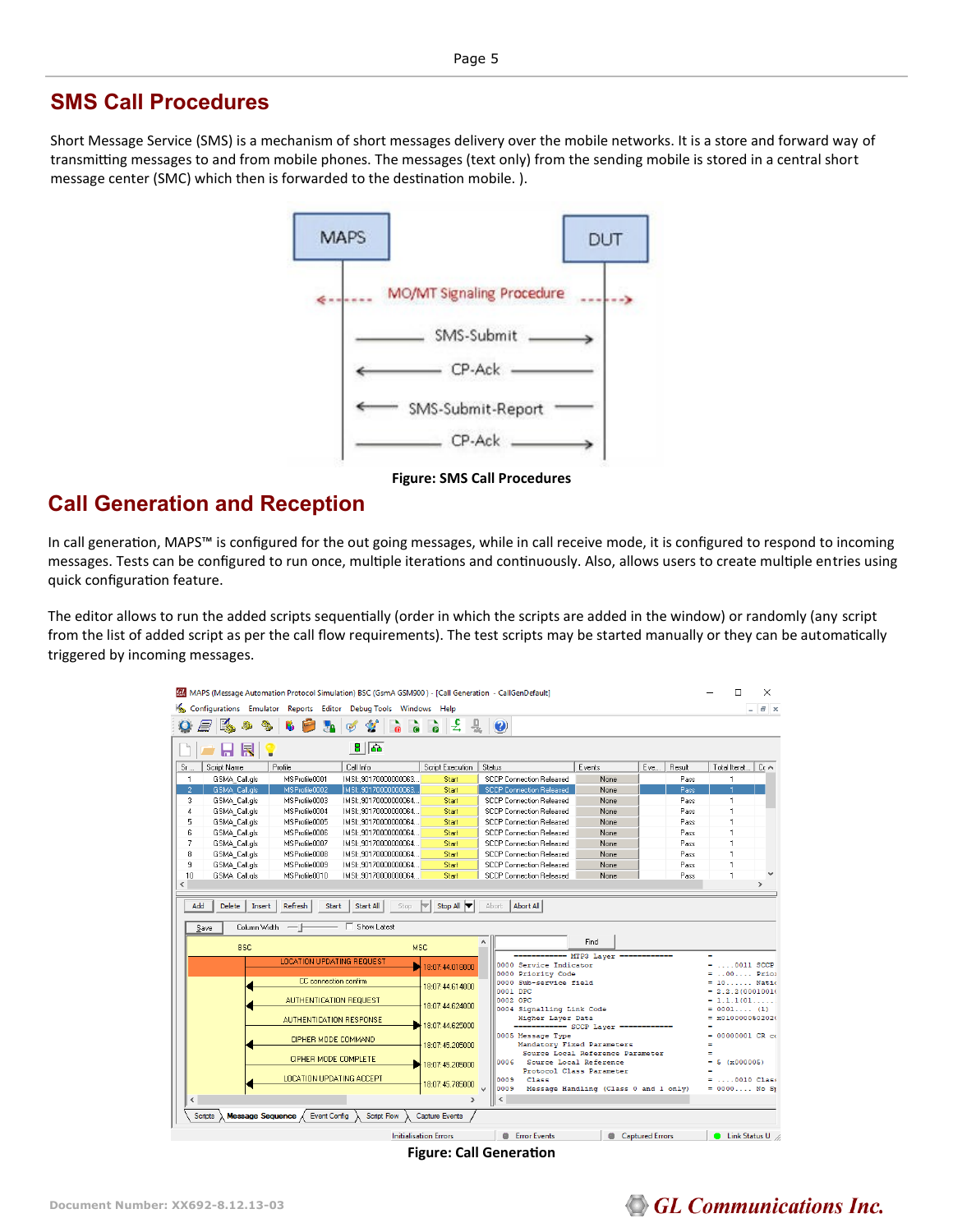# **Supported Protocol Standards**

| $CM$   MM   RR   SMS |
|----------------------|
| <b>BSSAP</b>         |
| <b>SCCP</b>          |
| MTP3                 |
| TDM                  |

| <b>Supported Protocols</b> | <b>Standard / Specification Used</b> |
|----------------------------|--------------------------------------|
| <b>SCCP</b>                | Q.713, CCITT (ITU-T) Blue Book       |
| MTP3                       | Q.703, ITU-T Blue Book               |
| BSSMAP/DTAP                | 3GPP TS 08.08 V8.9.0                 |
| MM / CC                    | 3GPP TS 04.08 V7.17.0                |
| <b>RR</b>                  | 3GPP TS 04.18 V8.13.0                |
| <b>SMS</b>                 | 3GPP TS 03.40 V7.5.0 &               |

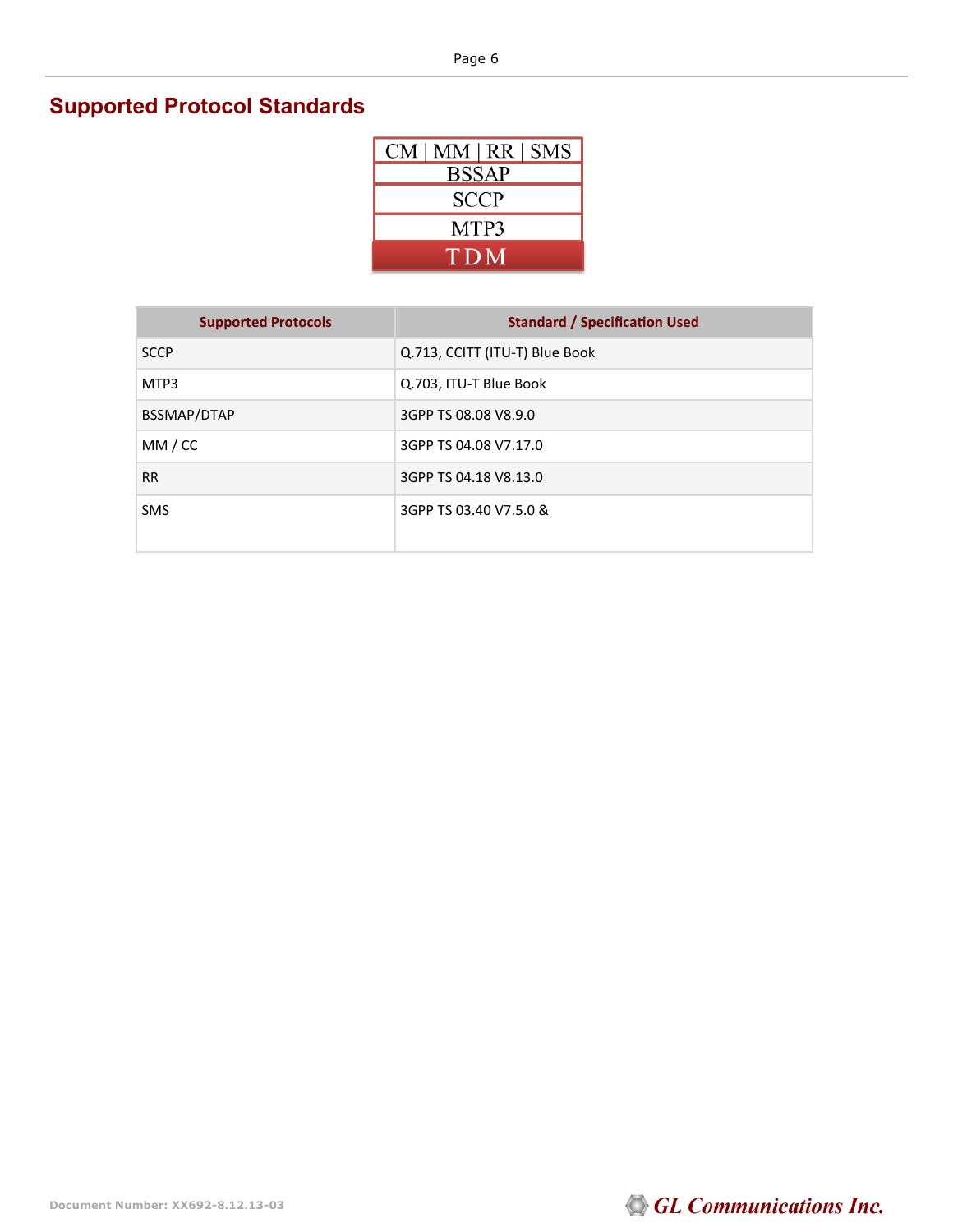## **Buyer's Guide**

| <b>Item No</b>             | <b>Product Description</b>                 |
|----------------------------|--------------------------------------------|
| XX692                      | MAPS <sup>™</sup> GSM-A Interface Emulator |
| $\overline{)$ xx610, xx620 | <b>TDM Traffic Options</b>                 |

| <b>Item No</b> | <b>Related Software</b>                                                   |
|----------------|---------------------------------------------------------------------------|
| <b>XX648</b>   | MAPS <sup>™</sup> ISDN                                                    |
| <b>XX642</b>   | MAPS <sup>™</sup> ISDN LAPD Conformance Test Suite                        |
| <b>XX693</b>   | MAPS™ GSM-Abis                                                            |
| <b>PKS130</b>  | MAPS™ SIGTRAN (SS7 over IP)                                               |
| <b>PKS132</b>  | MAPS™ MAP over IP                                                         |
| <b>PKS140</b>  | MAPS <sup>™</sup> LTE-S1 Interface                                        |
| <b>PKS142</b>  | MAPS <sup>™</sup> LTE- eGTP (S3, S4, S5, S8, S10, S11 and S16) Interfaces |
| <b>PKS164</b>  | MAPS™ UMTS - JuPS Interface Emulation                                     |
| <b>PKS160</b>  | MAPS™ UMTS - JuCS and Juh Interface Emulation                             |
| <b>PKS135</b>  | MAPS™ ISDN-SIGTRAN (ISDN over IP)                                         |
| <b>PKS120</b>  | MAPS <sup>™</sup> SIP                                                     |
| <b>PKS121</b>  | MAPS™ SIP Conformance Test Suite (Test Scripts)                           |
| <b>PKS122</b>  | MAPS™ MEGACO                                                              |
| <b>PKS123</b>  | MAPS™ MEGACO Conformance Test Suite (Test Scripts)                        |
| <b>PKS124</b>  | MAPS™ MGCP & Conformance Test Suite (Test Scripts)                        |

| <b>Item No</b> | <b>Recommended Software</b>          |
|----------------|--------------------------------------|
| <u>XX120</u>   | SS7 Analysis Software                |
| <b>PKV107</b>  | LTE Protocol Analyzer                |
| <b>XX165</b>   | T1 or E1 UMTS Protocol Analyzer      |
| <b>OLV165</b>  | Offline UMTS Protocol Analyzer       |
| <b>LTS206</b>  | OC-3 / STM-1 UMTS Protocol Analysis  |
| <b>LTS306</b>  | OC-12 / STM-4 UMTS Protocol Analysis |
| XX100          | <b>ISDN Analyzer Software</b>        |

# GL Communications Inc.

**818 West Diamond Avenue - Third Floor, Gaithersburg, MD 20878, U.S.A** (Web) [www.gl.com](https://www.gl.com) - (V) +1-301-670-4784 (F) +1-301-670-9187 - (E-Mail) [info@gl.com](https://www.gl.com/inforequestform.php)